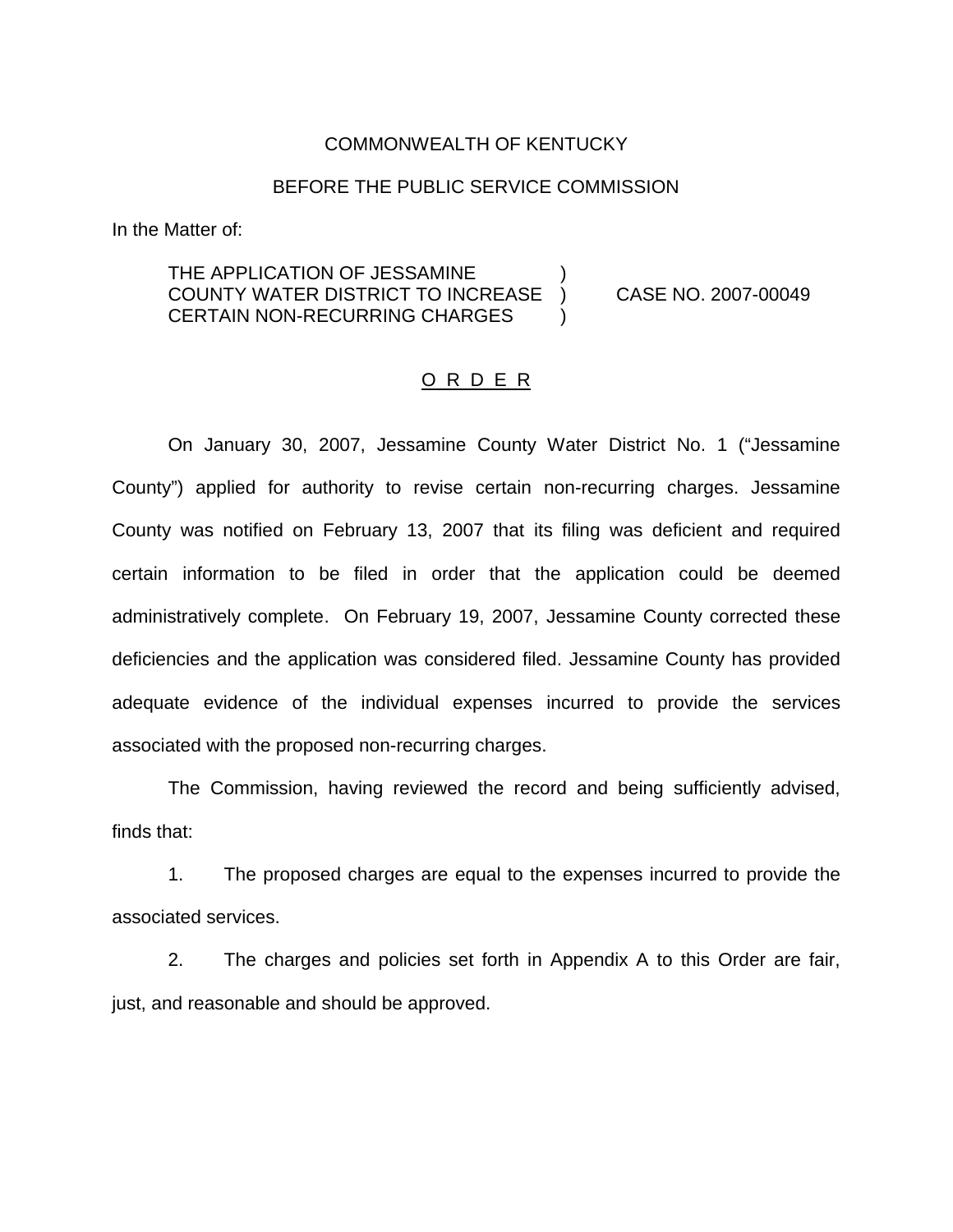IT IS THEREFORE ORDERED that:

1. The charges in Appendix A are approved for services rendered on and after the date of this Order.

2. The tariff sheets filed by Jessamine County are approved as filed.

Done at Frankfort, Kentucky, this 14<sup>th</sup> day of March, 2007.

By the Commission

ATTEST:

**Executive Director** 

Case No. 2007-00049